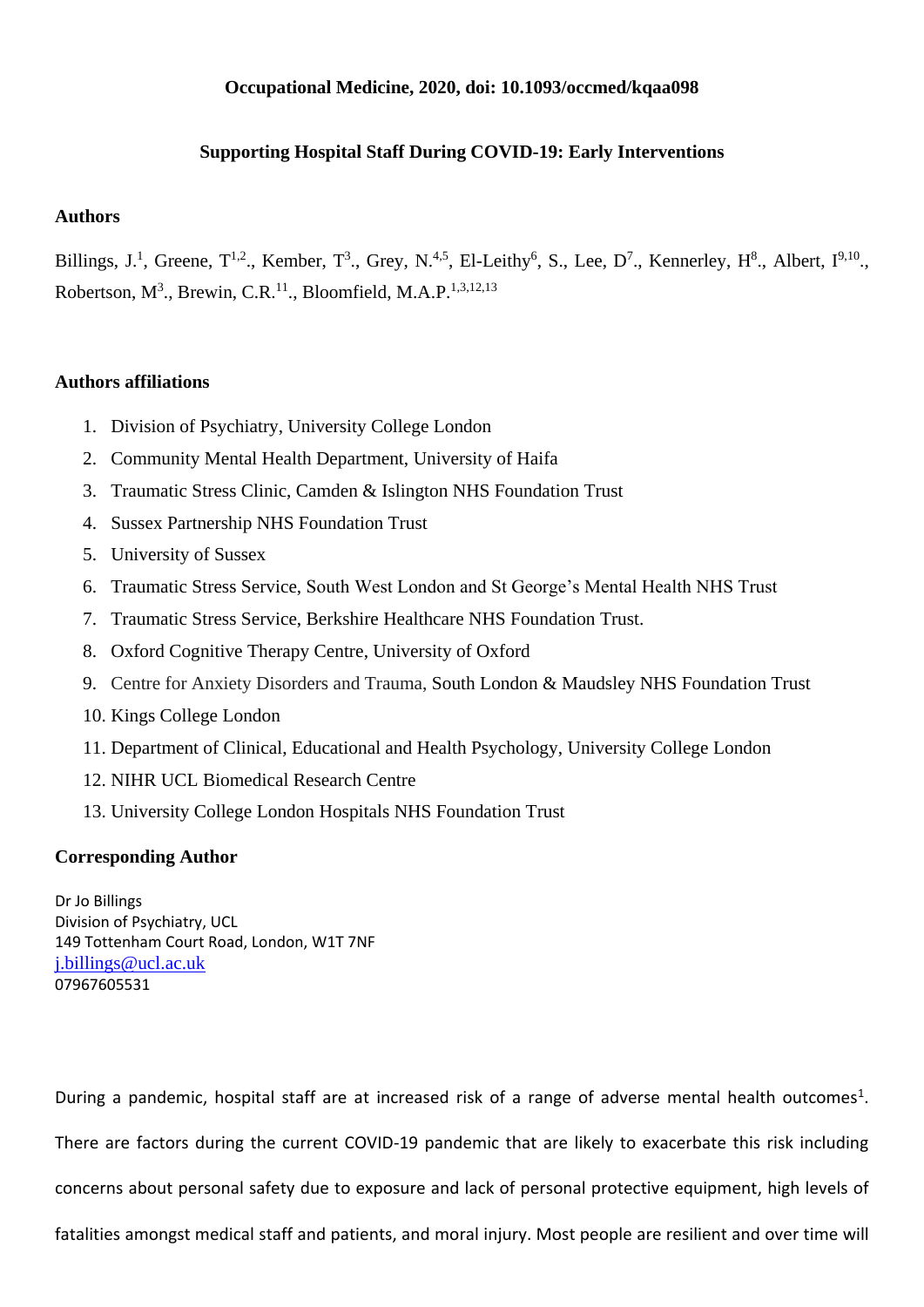cope with these stressful and challenging experiences. Some staff, however, will develop anxiety, depression and posttraumatic stress disorder<sup>2</sup>.

There has been a rush in many countries to offer psychological support for hospital staff. There is evidence, however, that certain types of early intervention may be unhelpful and could even worsen mental health outcomes<sup>3</sup>. The quantity, and quality, of current research in this area is limited, and most research to date has focused on early interventions after a single major incident and after the crisis has passed. There is also limited knowledge on providing support at a time when those offering support are also exposed to a shared threat. Therefore, we must extrapolate from current evidence what might be most helpful.

The response to ongoing high stress should aim to support coping, foster resilience, reduce burnout and reduce the risk of developing mental health difficulties. The following guidance is collated from research, best practice guidelines and expert clinical opinion<sup>3-7</sup>.

The basic physical needs of staff should be met, including safety (appropriate access to personal protective equipment), food and hydration, rest, and sleep. Support staff to take breaks and attend to selfcare. Role modelling of these behaviours by senior staff will be important.

It is important to provide high quality communication and accurate information updates to all staff. Brief staff in an open, honest, and frank way so they are best prepared for what they are going to face and what they might be asked to do.

Rotate workers from higher-stress to lower-stress functions. Implement flexible schedules for workers who are directly impacted or have a family member affected by a stressful event.

Provide training not only on the clinical skills required to deal with COVID-19, but also on the potentially traumatic situations that staff might be exposed to including honest communication of the facts, developing skills to cope with these and awareness of potential mental health consequences. Evidence of the benefits of these interventions being delivered pre-trauma exposure appear promising, so are likely to be particularly important for new staff being mobilised to help with the response, such as final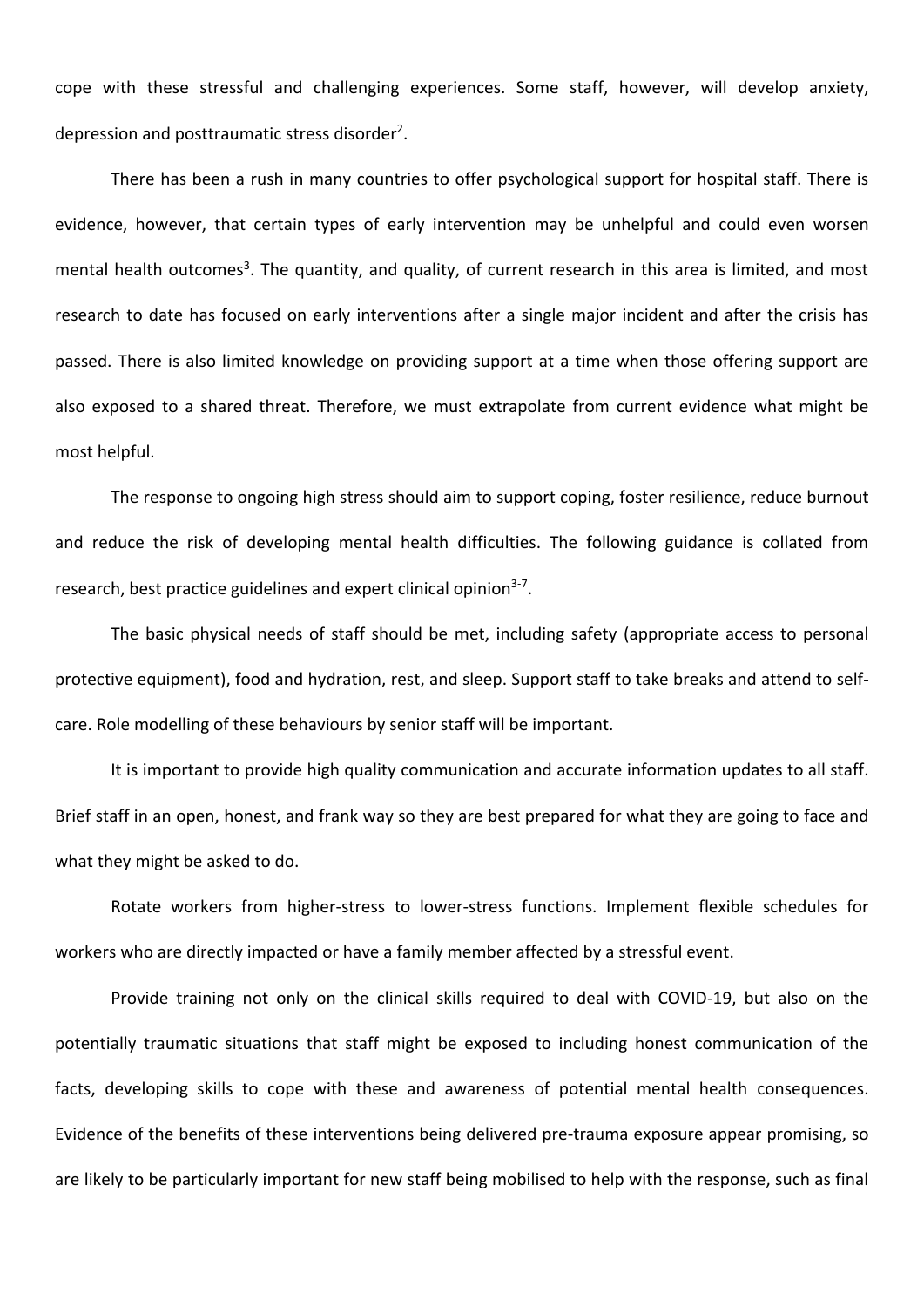year medical students and student nurses, and those that are being redeployed from other locations or specialities.

Respond to staff feedback on what is, and is not, helpful. Set up regular feedback mechanisms so messages can reach management quickly. Make sure to act on feedback and where this is not possible, communicate why this cannot be done.

Pay attention to staff who may be particularly vulnerable due to pre-existing experiences or mental health issues, previous traumas or bereavements, their own physical health, or concurrent pressures and loss. Think about how to best monitor these staff and put extra support mechanisms in place for them.

Encourage staff to use social and peer support. Staff may feel guilty or not want to burden others, particularly their family, so peer and management support should be maximised at work. It is not enough just to have good support systems in place, staff need to actively use them. Evidence suggest that when a worker has the informal support of their peers following traumatic exposure, they are less likely to need formal intervention. Inexperienced workers should be partnered with more experienced colleagues. Such 'buddy' systems help to provide support, monitor stress, and reinforce safety procedures. The efficacy of peer interventions does not come from having a single trauma-informed or trained staff member, but from a camaraderie and sense of common fate that can emerge from a shared experience of trauma.

Facilitate team cohesion and strong supportive links between team members and managers. Allow staff time to be with and support each other and encourage activities and discussions also unrelated to COVID-19 where possible. It will be important for managers and team leaders to role model a caring and cohesive team approach – "we're all in this together". Evidence shows that cohesion between personnel is highly correlated with mental health, and that the resilience of a team may be more related to the bonds between team members than the coping style of any individual.

Provide opportunities for staff to talk about their experience to enhance support and social cohesion. This can occur at the end of shifts or at significant points in the response. This may take place individually between a staff member and manager or supervisor, or in teams of people who work together. These sessions should not involve anyone being mandated to talk about their thoughts or feelings. It is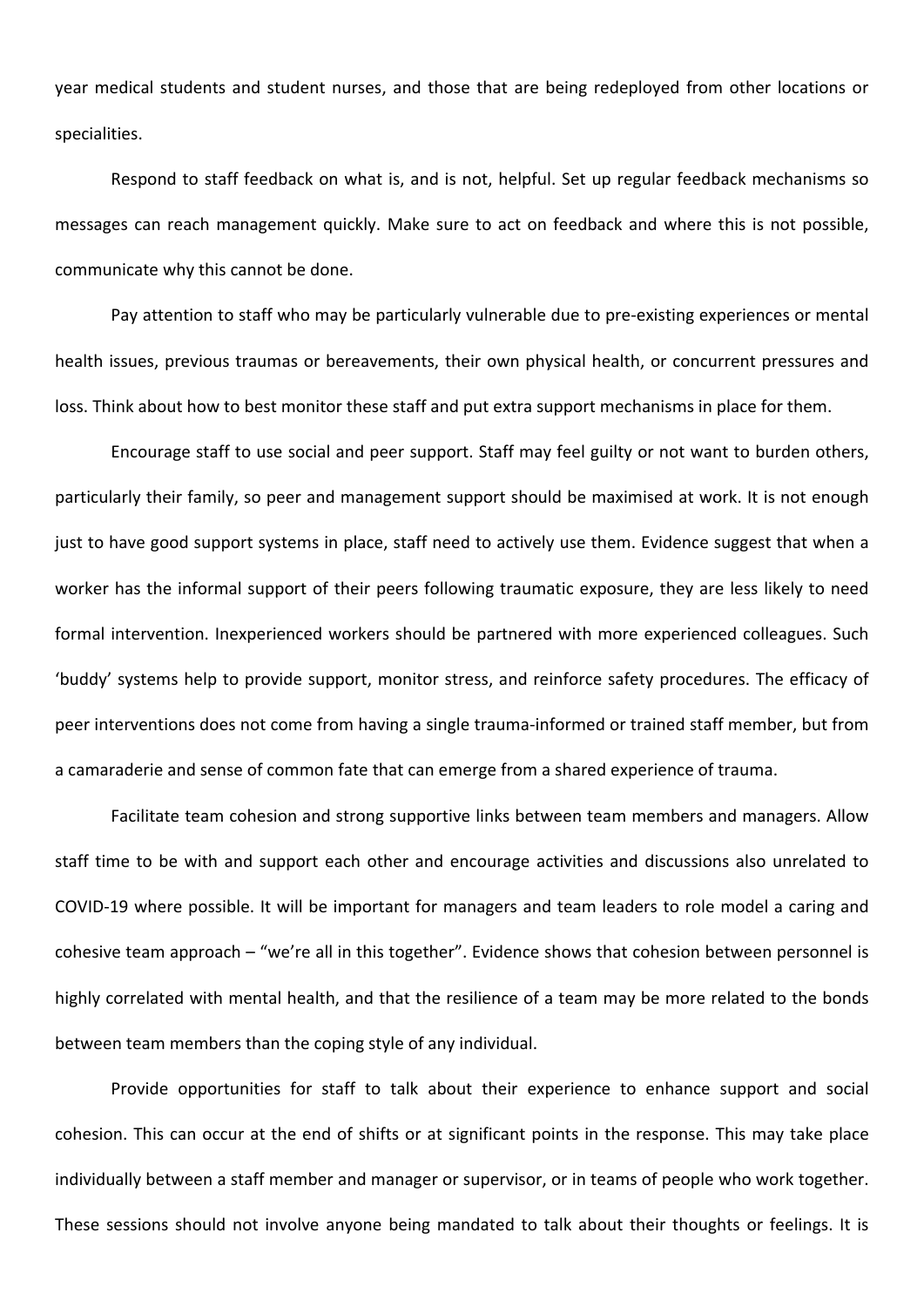important for organisations to provide these opportunities, but for staff to be free to decide whether to attend. If offered, these sessions should be provided during a staff member's shift (not afterwards) so as not to encroach on rest and recovery time.

Continue to actively monitor and support staff after the crisis begins to recede. Where necessary, refer on for evidence-based psychological treatment.

Have a low threshold for referring staff members to wellbeing or psychology services. Managers and staff should know who to contact and how. If formal psychological intervention is indicated after an appropriate assessment, options include generic cognitive-behavioural therapy (CBT) and trauma-focused CBT for acute stress disorder. After one month, refer to psychological services if staff are showing signs of post-traumatic stress disorder.

Psychological interventions should be evidence-based. The people delivering any psychological support should be appropriately trained, competent and have clinical supervision. Establish clinically appropriate 'supervision of supervision' structures.

Some forms of early intervention should be cautioned against, as evidence indicates they may be harmful.

Do not offer psychological debriefing (PD), critical incident stress debriefing (CISD) or any other single session intervention which involves mandating staff to talk about their thoughts or feelings. There is evidence that these interventions may be ineffective or even increase the likelihood of developing PTSD.

Do not offer non-specific training programmes such as 'mental strength' training as these are not beneficial for reducing mental health problems or PTSD and are likely to have high dropout rates

Do not rush to offer formal psychological interventions too soon without careful assessment, including active monitoring. Although well-intentioned, intervening in people's natural coping mechanisms too early can be detrimental.

Do not offer any unproven approaches to psychological treatment. Any psychological intervention should be provided by an appropriately qualified and supervised clinician, at the appropriate time.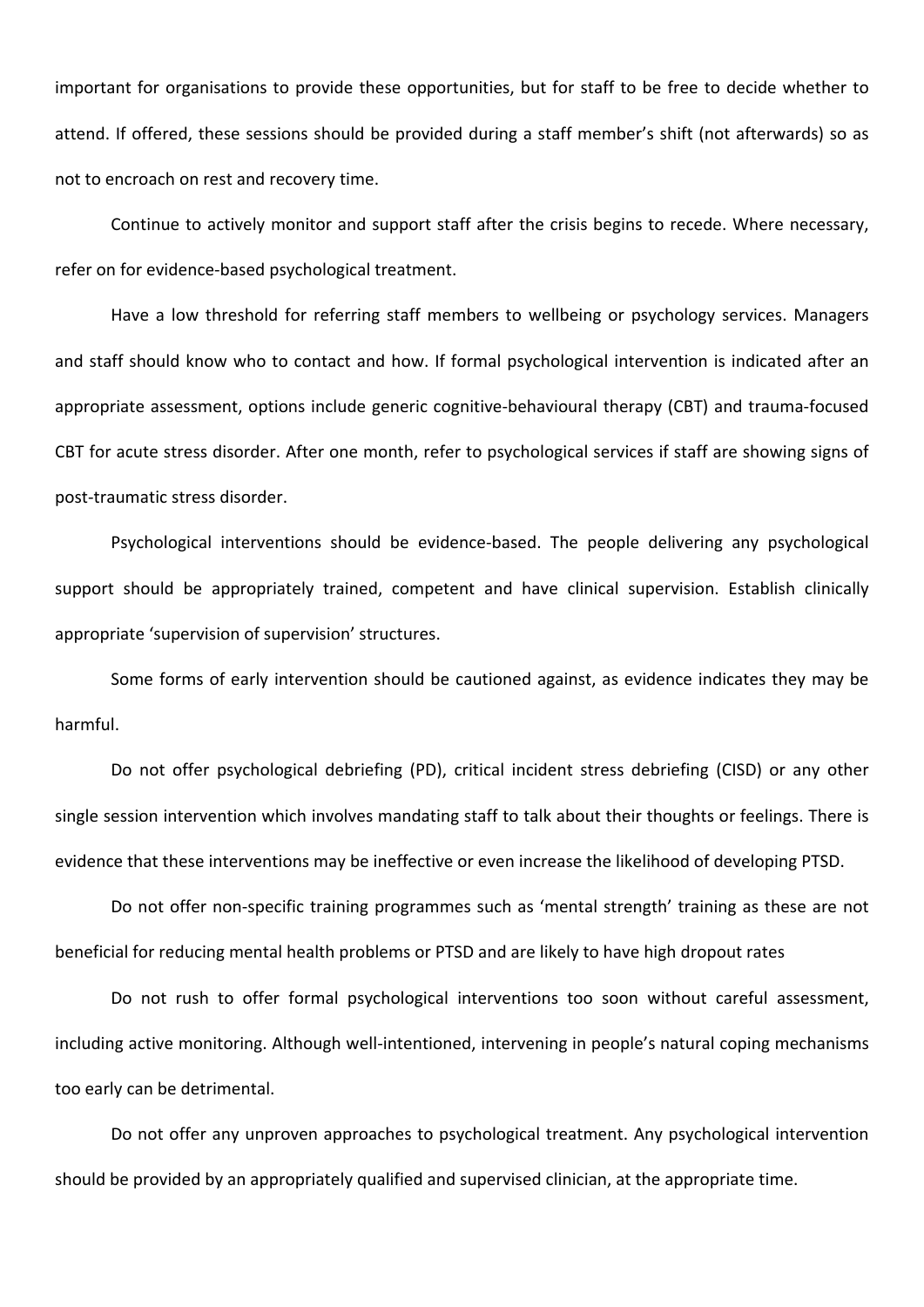This guidance is not an exhaustive list of recommendations but is intended to inform planners, managers and team leaders of the organisational and psychological processes which are likely to be helpful, or unhelpful, in supporting staff during the COVID-19 pandemic. Research is needed to evaluate the effectiveness of any interventions in the longer term.

This guidance has been produced by the COVID Trauma Response Group, a team of specialist trauma clinicians and researchers. The working group is coordinated by staff at the Institute of Mental Health at University College London working in conjunction with colleagues in clinical, academic, and social care settings across the UK.